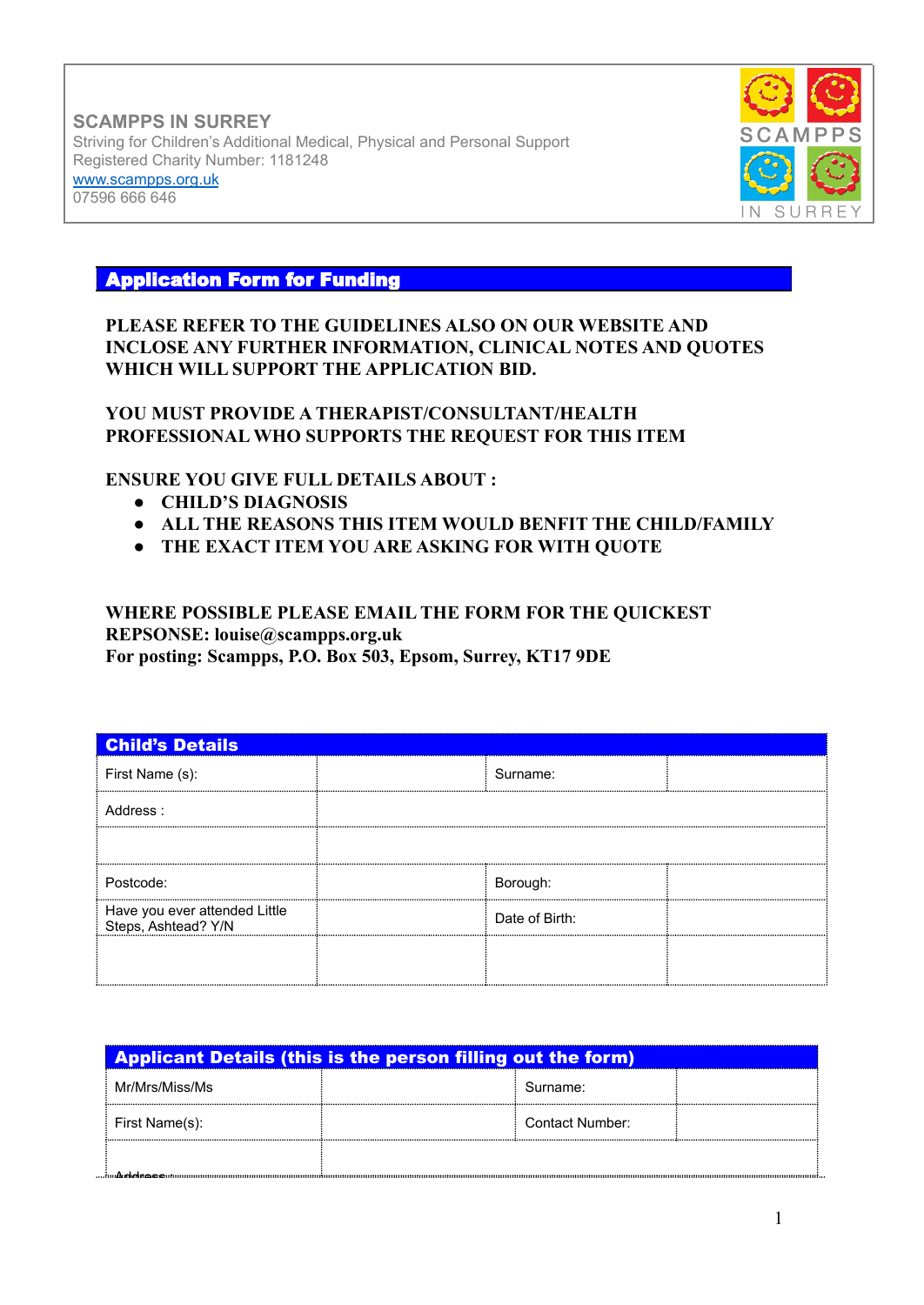| <u></u>                      | <br><br>  |          |  |
|------------------------------|-----------|----------|--|
|                              | Postcode: | Borough: |  |
| Relationship to Beneficiary: |           |          |  |
| Email Address                |           |          |  |

| <b>Parental Details (if different to the person filling this form)</b> |           |                        |  |
|------------------------------------------------------------------------|-----------|------------------------|--|
| Mr/Mrs/Miss/Ms                                                         |           | Surname:               |  |
| First Name(s):                                                         |           | <b>Contact Number:</b> |  |
| Address:                                                               |           |                        |  |
|                                                                        |           |                        |  |
|                                                                        | Postcode: | Borough:               |  |
| Relationship to<br>Beneficiary:                                        |           |                        |  |
| Email Address                                                          |           |                        |  |

| <b>Consultant/Therapist Details</b>                                                                                                                                                              |            |  |  |
|--------------------------------------------------------------------------------------------------------------------------------------------------------------------------------------------------|------------|--|--|
| Name:                                                                                                                                                                                            | Job Title: |  |  |
| <b>Contact Address:</b>                                                                                                                                                                          |            |  |  |
|                                                                                                                                                                                                  |            |  |  |
| <b>Contact Number</b><br>Includng Extension:                                                                                                                                                     | Postcode:  |  |  |
| Do you give permission for your<br>therapistto speak to our Clinical<br>Therapist on the Finance Board<br>(Sharon Gosling to contact you<br>to discuss this application<br>further if necessary? | Yes or No: |  |  |

# **Application Form for Funding**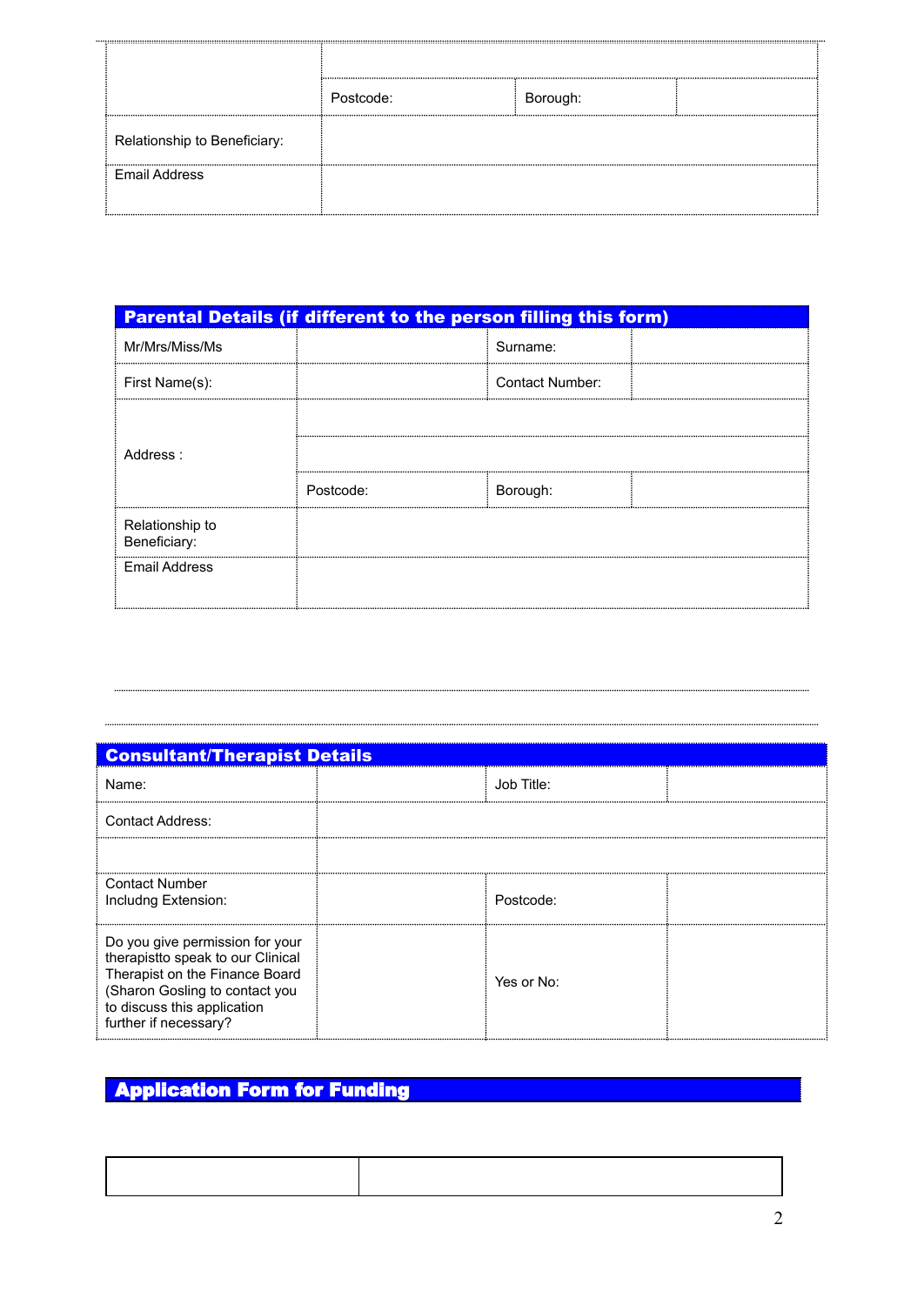| FULL DETAILS ABOUT THE CHILD'S<br>DIAGNOSIS AND CURRENT NEEDS                                    |  |
|--------------------------------------------------------------------------------------------------|--|
| REASON FOR APPLICATION AND<br>HOW THIS ITEM WOULD BENEFIT<br>THE CHILD AND FAMILY                |  |
| <b>ITEM/S BEING REQUESTED</b><br>(INCLUDING WEBLINK OR QUOTE<br>WHERE APPLICABLE)                |  |
| TOTAL COST OF ITEM/S<br>(ITEMISED INCLUDING ANY<br>ACCESSORIES)                                  |  |
| ARE YOU OR ANY OTHER PARTY<br>FUNDING ANY PROPORTION OF<br>THIS ITEM? IF SO HOW MUCH AND<br>HOW? |  |
| HAS THIS ITEM BEEN<br>RECOMMENDED BY AN NHS<br>THERAPIST/CONSULTANT?                             |  |
| WHAT WAS THE OUTCOME OF<br>SPEAKING TO THE THERAPIST?                                            |  |
| HAS THE ITEM BEEN TRIED BY                                                                       |  |
| THE CHILD/FAMILY?                                                                                |  |